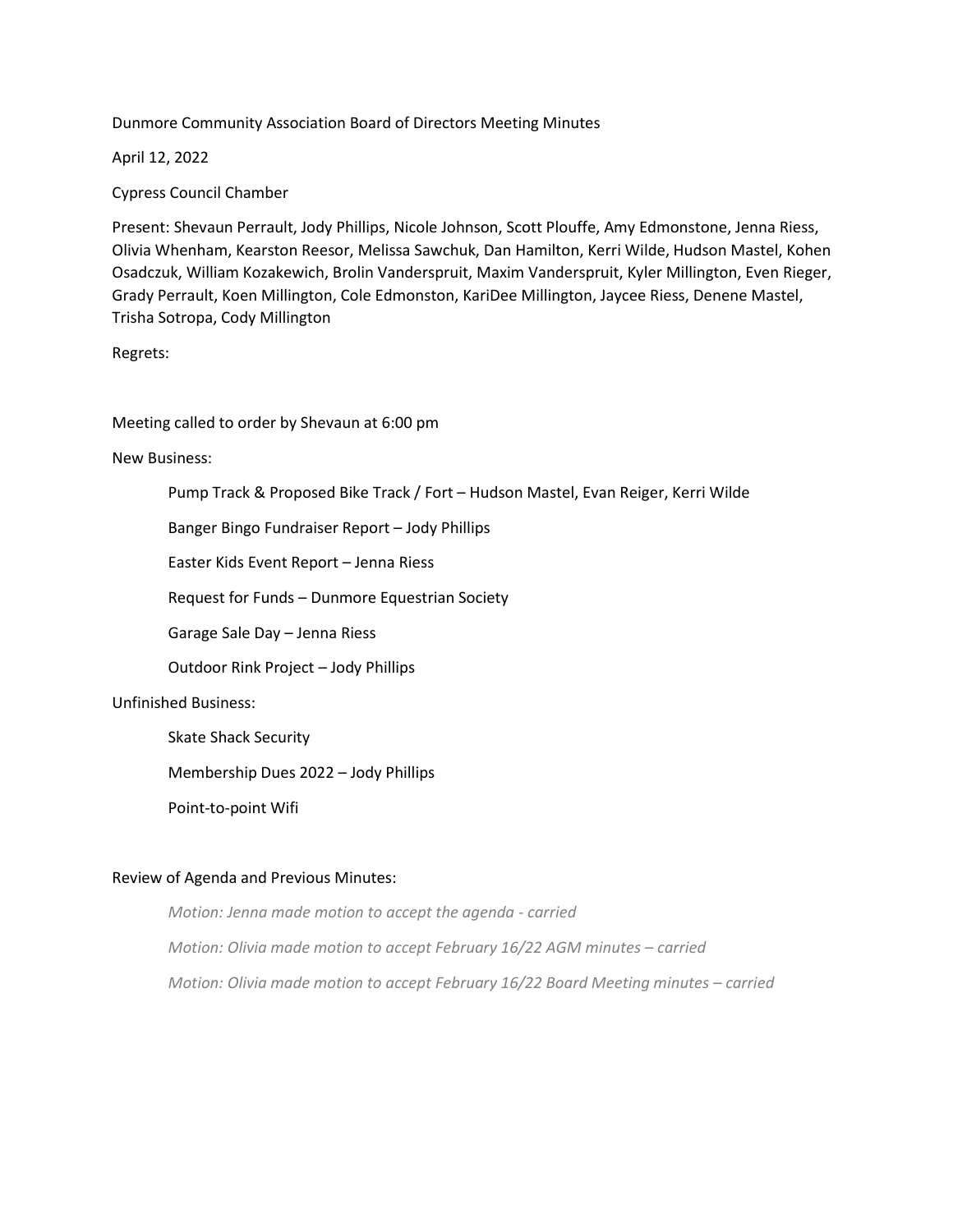President's Report – Shevaun Perrault

On Feb  $17<sup>th</sup>$ , an email was sent from the DCA to Cypress County as directed to formally request they take over the grounds maintenance contracts for Eagleridge and Sunrise Parks.

Feb 18<sup>th</sup> an email was sent from the DCA to Cypress County to request permission to add a DCA flyer to an outgoing water bill promoting membership. We have not yet received a response.

Membership dues have now expired. They will be available for purchase by April 15<sup>th</sup>.

There is no word yet on the point-to-point Wi-Fi between the Cypress County building and the Sunrise Skate Shack.

March  $2<sup>nd</sup>$ , the DCA Bylaws were officially registered by the Government of Alberta. There were some final edits done the previous week required by their office. The updated bylaws were published on our website March 7<sup>th</sup>.

March 8<sup>th</sup>, we received and accepted Dawn Day's resignation from the DCA Board of Directors.

March 22<sup>nd</sup> – Olivia Whenham was interviewed by CHAT News at the outdoor rink to talk about the project and the fundraising efforts. The report was aired 4 times over 2 days, and was picked up by radio as well. This was great exposure for the project and for the financial contributors who were named (EDF and RES).

March 23<sup>rd</sup>, we signed a new Lease & Operating Agreement with Cypress County changing it from year-to-year renewals to a 10-year term. The lease may still be terminated unconditionally by either party with a minimum 2 months notice.

March 30<sup>th</sup>, the new signage went up at Sunrise Park and at the Sunrise Skate Shack.

April 6<sup>th</sup>, the Cypress County Recreation Board 2022 Recreation Grant Application was submitted. This application is for the DCA operating budget (\$10,000) and Community Impact Grant funds (\$2000) for this year. We did not apply for a capital grant as per our 2021 agreement with the County to withhold further applications until 2024 due to funding for Sunrise Park and the Outdoor Rink Project.

April 6<sup>th</sup>, we received and accepted Donna Basso's resignation from the DCA Board of Directors.

*Motion: Jody made motion to accept the President's Report – carried*

#### Treasurer's Report – Nicole Johnson

Current bank balance from March 31, 2022 statement is \$4,185.82. There are deposits from the last 2 fundraising events to be deposited, along with the \$10,000 donation cheque from RES. Recommend opening 2 new bank accounts; first account to separate the rink project funds and expenses, second to create a separate account to manage the annual EDF small grant funds. Both new accounts will serve to keep our operating budget separate. Nicole will also be completing the process to enact read-only on-line banking so the DCA can receive e-transfers and view transaction history.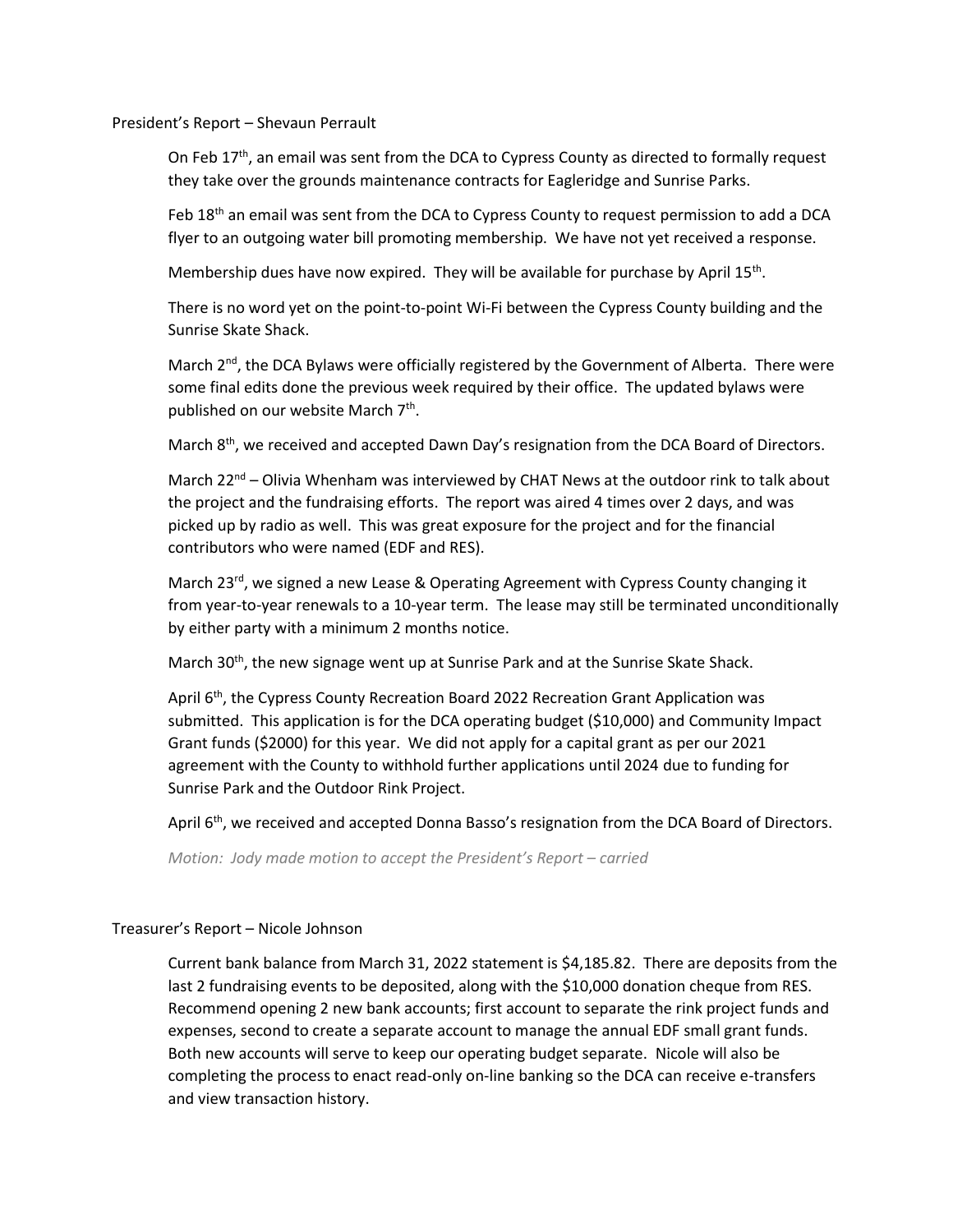*Motion: Jenna made motion to accept the Treasurer's Report and approve the two new bank accounts and on-line read-only banking access – carried*

### New Business:

### Proposed Bike Track / Fort – Hudson Mastel, Evan Reiger, Kerri Wilde

Hudson Mastel, speaking on behalf of a group of Dunmore community youth, presented information to the board regarding the use of private property on which a fort and bike jumps were built. He expressed that the group wishes to work with the community to be able to build in an area that everyone can agree on. The group requested a new designated area to use, and put forth 2 possible locations previously discussed with landowner Kerri Wilde. Hudson said the youth are looking for dirt and a place to build jumps, and said they use pallets to make lips on the jumps. He also indicated that they use good pallets to put together a shack. Their overall vision is to have a place similar to what has been created in Redcliff (photo provided), though on a smaller scale. Hudson ended his presentation by stating the group will keep the jumps and surrounding area tidy.

When asked if a shack was a crucial part of their plan, Hudson answered no, they would be happy with just the track. When asked if the group would be satisfied with a track going in near Sunrise Park instead of behind Eagleridge Park, he responded that it wouldn't be as convenient, but they would probably still use it.

#### 6:19pm – Youth and parents left the meeting.

Kerri Wilde indicated she would be willing to sell or lease a portion of land to the DCA or Cypress County to help the community. Liability issues and lack of vehicle access for ambulance/emergency vehicles was discussed at length. Dan Hamilton confirmed Cypress County can not insure any structures/playgrounds/etc… that are not on County land. Kerri Wilde confirmed they will not likely finish development of the land for years, and it can not be acquired by Cypress County until the contractual development is completed. Final development plans are still evolving so available long-term land is not known.

Dan Hamilton advised that in order to proceed with the pump track we have planned, the DCA should look at the West side area near Sunrise Park as the land is already owned by the county and under our lease agreement. It may not be in the location the youth prefer, but it would be a quicker, accessible to emergency vehicles, has adequate parking, and is an insurable area that can be utilized right away. It is not feasible to do any additional capital projects on the East side of Dunmore until development is completed. Adding facilities/activities for the East side may be looked at in future.

*Motion: Amy made motion to proceed with the pump track plans located near Sunrise Park for the immediate future – carried*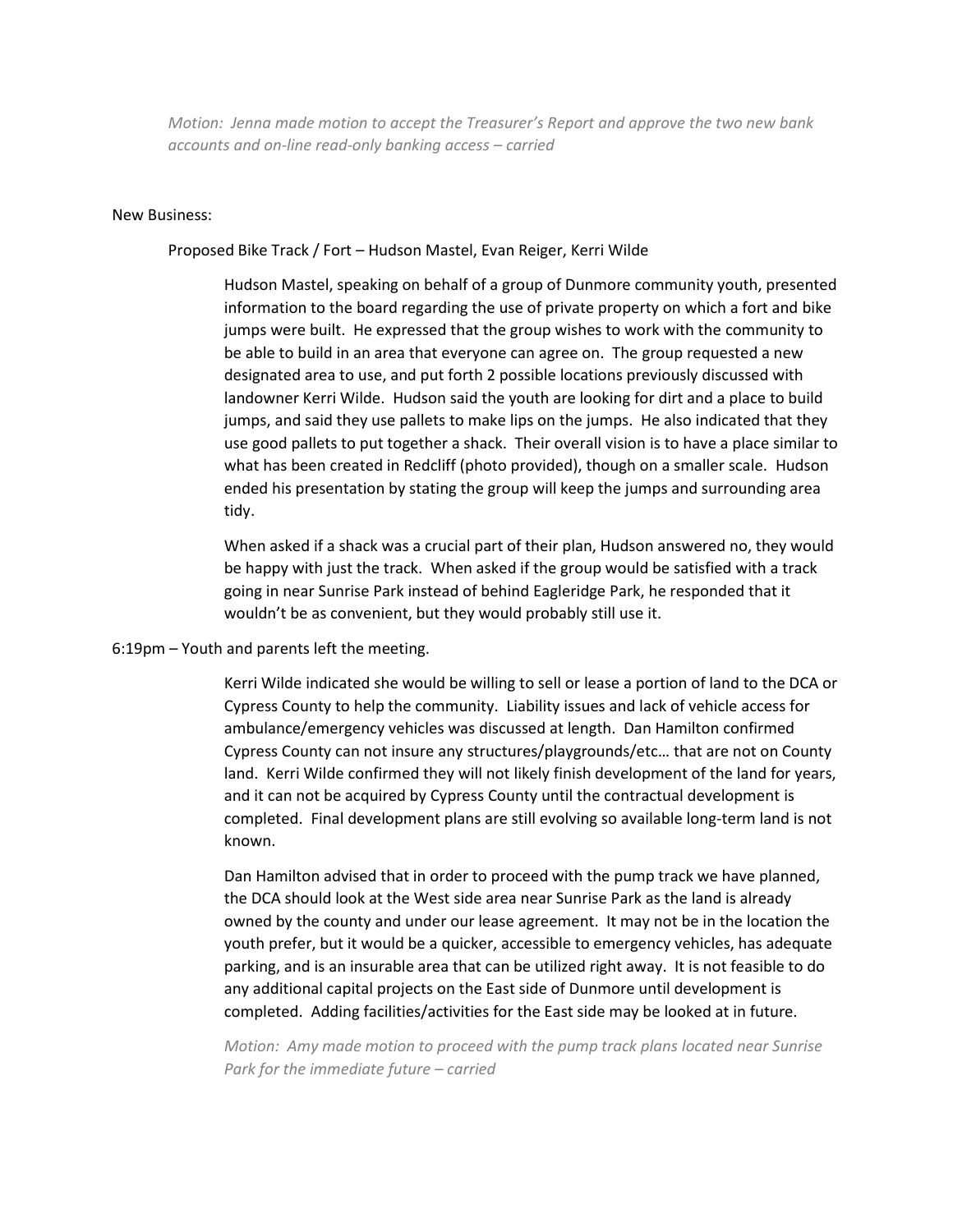*Motion: Olivia made motion to form a Pump Track sub-committee made up of Olivia Whenham and Kearston Reesor and approach the community at large and the youth and their parents specifically to be on the committee.*

*Motion: Jody made motion for Melissa Sawchuk to communicate this decision to Hudson Mastel and the parents who left e-mail information, so they have quick follow-up*

*Motion: Amy made motion for Shevaun to send a letter to Dan Hamilton citing Cypress Council Resolution #2021/020 formally expressing interest in moving ahead with the pump track and request for location and funding to be designated.*

### Banger Bingo Fundraiser Report – Jody Phillips

The Banger Bingo fundraising event on March 26<sup>th</sup> sold out and our final ticket count was 85.

Revenue: \$160 drinks (32), \$10 pizza (2), 2125 tickets , 287 50/50 -Total 2582 Expense: \$1575 Banger Bingo, \$54.78 Liquor, FB Ad \$26.25 – Total \$1656.03 Profit: \$925.97

Recommend next event like this – take mic, announce 50/50 – how to buy, drink and proceeds – could have been a huge money-maker, help Lisa with set-up.

Outstanding issue is to close out the Raffle License 593231 for the 50/50 draw.

*Motion: Jenna made motion to accept the Banger Bingo Fundraiser Report – carried*

*Motion: Melissa made motion for Nicole to close out raffle license. – carried*

# Easter Kids Event – Jenna Riess

The Virtual Escape Room event occurred on April 8<sup>th</sup> at Safety Buzz Campus, and 54 kids participated.

Revenue: \$270 Expense: \$131.25 Dollar Tree, 46.26 Costco, \$45 Cash prizes – Total \$222.51 Profit: \$47.49

Recommend next event like this – ask for more volunteers to assist with technology and occupy the kids while computer set-ups going on.

*Motion: Amy made motion to accept as information – carried*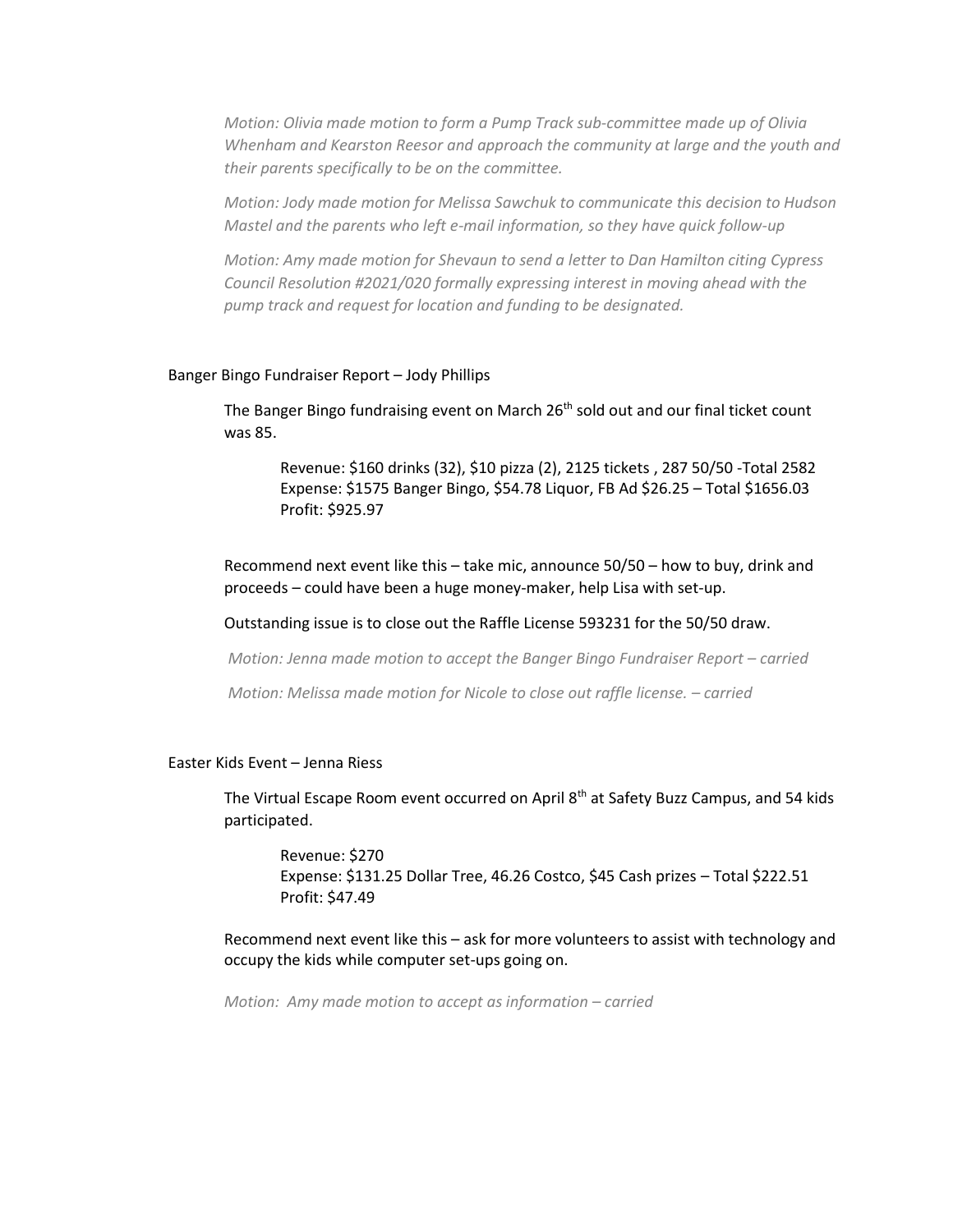Request for Funds – Dunmore Equestrian Society

The Dunmore Equestrian Society is hosting their  $1<sup>st</sup>$  annual SE AB Heritage Festival August 5-7 at the Dunmore Arena. Rodeo competitors, indigenous ceremonies – Indian relay race, pow wow, tee-pee village displays will help celebrate and share western traditions and indigenous culture honouring our ancestors while building social connections in our community. This event will bring together over 175 competitors, performers, Elders and knowledge keepers, and over 3000 spectators and volunteers from across AB. This festival will enhance equity and improve awareness and understanding of indigenous and western culture and history.

The total event cost is estimated at \$84,400, and the Dunmore Equestrian Society submitted an application on March 11, 2022 for \$1500 from the Dunmore Community Impact Grant fund. This fund is \$2,000 per year issued out to local groups and organizations on behalf of Cypress County.

*Motion: Amy made motion to approve \$1000 rec grant to the Dunmore Equestrian Society to be paid when funds are received by the DCA from Cypress County – carried*

*Motion: Amy made motion to post the grant program again on the website and social media so other groups/individual in the community may participate as well - carried*

### Garage Sale Day – Jenna Riess

## Community members have been asking when the 2022 Garage Sale Day will occur.

*Motion: Amy made motion to schedule the 2022 Garage Sale Day on June 11 and put the event on our website and social media – carried*

*Motion: Amy made motion for Jenna to advertise the weekend in the Medicine Hat News and Shevaun to advertise in the Commentator - carried*

#### Outdoor Rink Project – Jody Phillips

Total project cost is \$428,095.00. To date, we have raised \$302,000.00, which will cover Phase I (roof and electrical, signage).

- 1. Confirmed Funding:
	- a. June 1/21 Cypress County passed Resolution No.: 2021/273 \$102,000
	- b. Jan 12/22 DCA \$15,000
	- c. March 16/22 RES approved donation of \$10,000 cheque received
	- d. March 17/22 EDF approved donation of \$125,000 in exchange for naming rights on the facility. – transfer in progress
	- e. March 28/22 Richardson approved donation of \$25,000 transfer in progress
- 2. Phase I APPROVED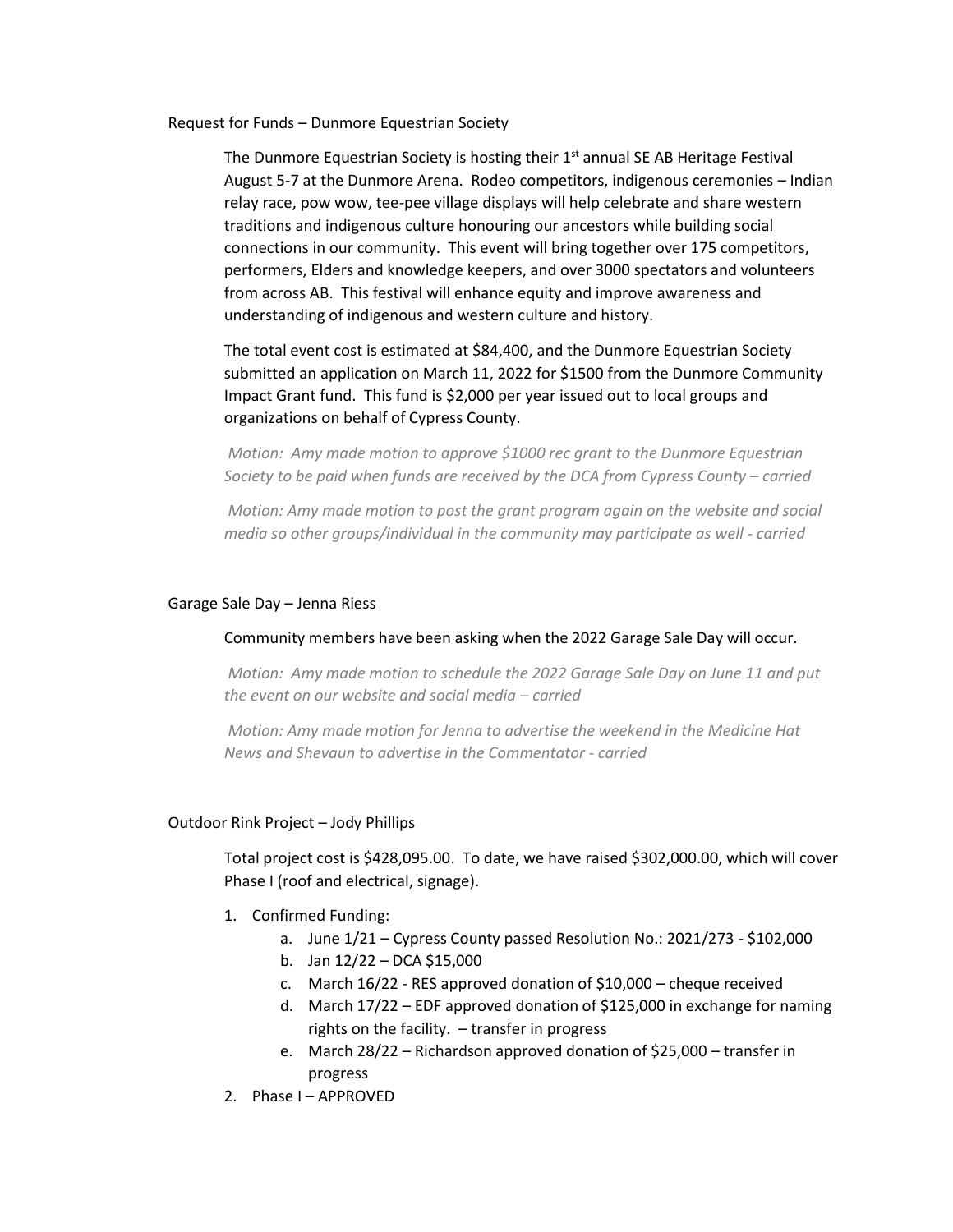- a. March 25/22 roof erection project awarded to GVN Structures.
- b. March 28/22 Building ordered, ETA mid-November. Erection completion estimate mid-January. Put \$33,750.00 down payment on building, additional \$139,027.50 due when building arrives, and final payment due after completion of construction.
- c. April 19/22 Development Permit Approved by Cypress County
- 3. Pending Funding
	- a. CFEP Grant \$125,000 will get results in June/22
	- b. Co-op Community Spaces Grant \$125,000 will get results in June/22
- 4. Phase II FUNDING-DEPENDANT
	- a. If the CFEP grant is awarded, we can proceed with Phase II (cement pad and new rink boards) in a very basic (low-cost) fashion. If Co-op donates towards the project or additional funds are raised, we can do some or all of the following:
		- i. Upgrade to acrylic puck containment system instead of chain link
		- ii. Extend concrete in front and on West side of skate shack
		- iii. Add picnic tables
		- iv. Add multiple access points to rink
		- v. Acquire new hockey nets
		- vi. Acquire new basketball backboards/hoops & equipment
		- vii. If funding comes through in June, the rink boards and pad will be in place BEFORE the roof. If not, they will be fundraising projects for future years and the roof will be erected over the existing rink as-is.
- 5. Branding
	- a. Official name of the structure will be "EDF Renewables Outdoor Recreation Centre". Board of Directors has seen rendering options and chosen allwhite logo with white lettering.
	- b. EDF's legal team is drafting the naming rights agreement which will be vetted by Cypress County.
	- c. Requests for quotes on signage have been sent to 4 local sign shops on April 5<sup>th</sup> with ai. Docs and all of the particulars. Gave deadline of April 22 to receive quotes.
	- d. Donors to project: offer logo/signage on interior of new rink boards (vinyl) instead of a sign listing all donors. Will have 2 x EDF, 2 x Cypress Wind, 2 x DCA, and fill in other spots as necessary (Cypress County, Richardson Pioneer, RES, …). Need to investigate options further due to weather concerns. – May do traditional sponsor sign.
- 6. Assistance/Volunteers
	- a. Project designed to have the fewest volunteers possible
	- b. Richard Oster has volunteered to tear out old rink boards with equipment (when Phase II is approved)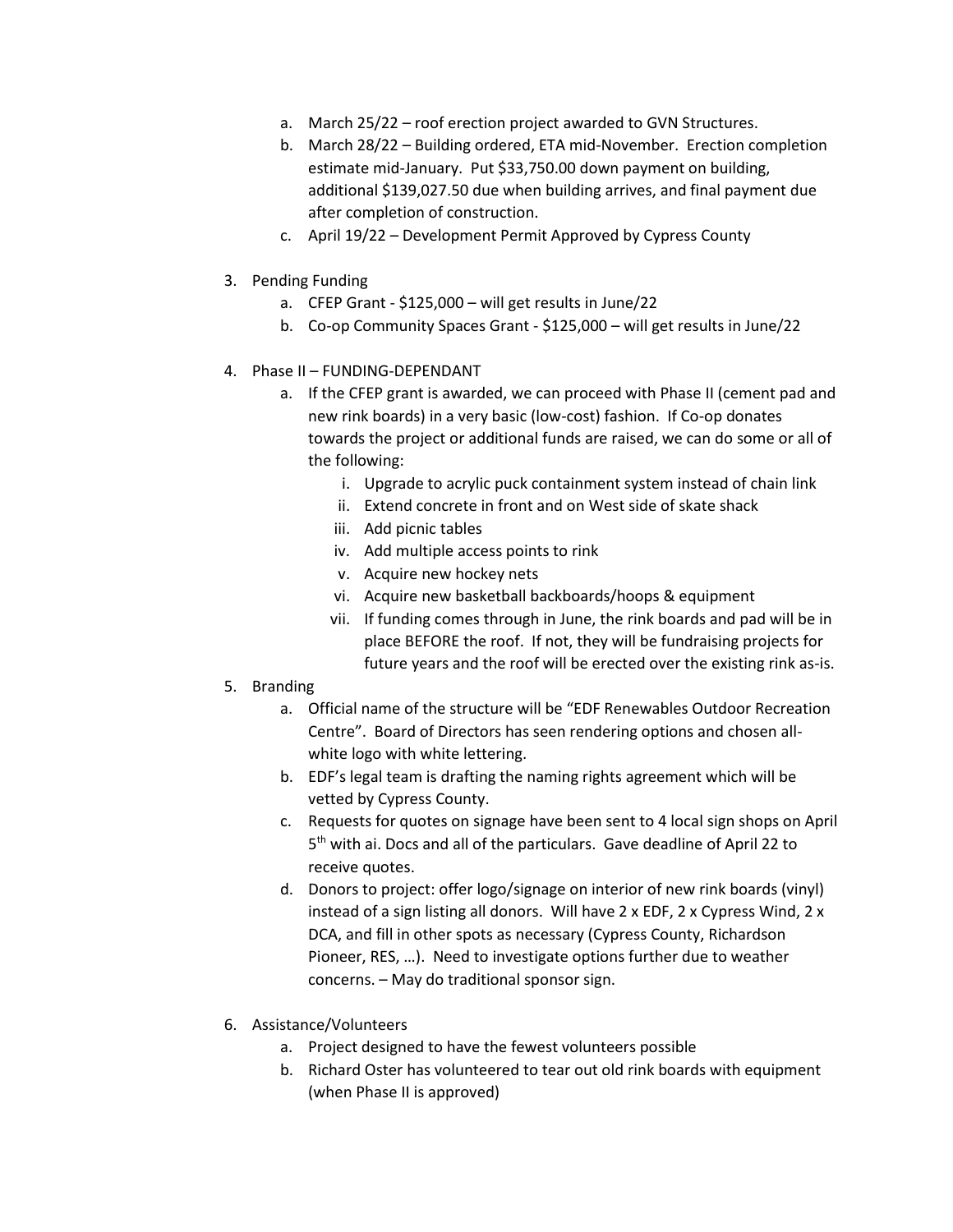- c. Richard Oster has volunteered to excavate the 14 foundations saving the DCA \$6500 – GVN will oversee it
- d. Dan Hamilton has volunteered to help haul away old boards with his trailer
- e. Need someone to reach out to concrete suppliers and see if they would be willing to donate a portion of the concrete in exchange for rink board signage.
- 7. Design Change Option
	- a. GVN Structures sent new renderings of the building with the inclusion of not only the west wall cladded, but the south wall as well. Previously we were considering the west wall only as a wind/snow barrier, but it was not affordable and there were concerns over light. The design also wasn't aesthetically pleasing.
	- b. Cross-bracing for the structure was previously eliminated in favor of portal frames as the former was a safety hazard if kids tried climbing on them. The portal frames cost more.
	- c. GVN has proposed using the cross-bracing on the west side and using the money saved with the elimination of those portal frames to clad that side. GVN will then donate the cladding on the south side, as well as 3' wall lights (translucent panels) to allow light in.

*Motion: Olivia made motion for Scott to liaise with concrete companies to see if a portion of the concrete for the foundations could be donated – carried*

*Motion: Olivia made motion to approve revised design with west and south walls, and gratefully accept GVN's donation towards the project. - carried*

# Group Discussion

# 1<sup>st</sup> Annual Dunmore Kite Festival

Jody put forward idea to do a 1<sup>st</sup> Annual Kite Festival at Eagle Butte High School in May with food trucks, kona ice, Throttle Hobbies to sell kites. Scott indicated Throttle Hobbies may be able to put on a pretty great kite show as well. Weather may come into play.

- a. Confirm date for Throttle Hobbies (Sat)
- b. Contact Eagle Butte High School for permission Jenna
- c. Arrange food truck Melissa
- d. Arrange Kona Ice Olivia
- e. Create event on website and social media Jody

*Motion: Jody made motion for above designated people to carry out their assigned tasks to put this event together– carried*